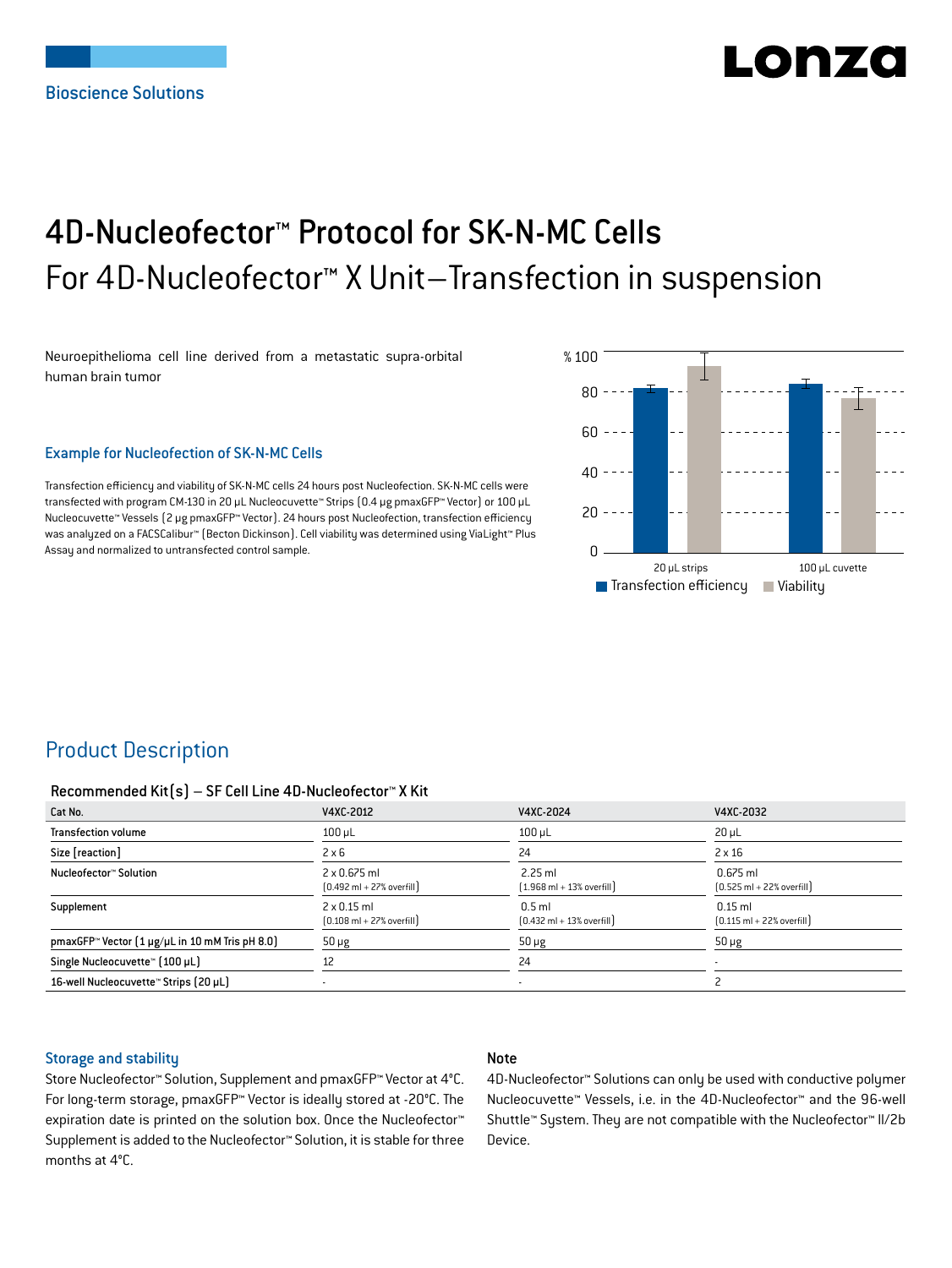## Required Material

#### Note

Please make sure that the entire supplement is added to the Nucleofector™ Solution prior to use. For preparing aliquots, mix Nucleofector™ Solution and Supplement in a ratio of 4.5 : 1 (see Table 1).

- 4D-Nucleofector™ System (4D-Nucleofector™ Core and X Unit)
- Supplemented 4D-Nucleofector™ Solution at room temperature
- Supplied 100 μL single Nucleocuvette™ or 20 μL 16-well Nucleocuvette™ Strips
- Compatible tips for 20 μL Nucleocuvette™ Strips: epT.I.P.S. [US/ CDN: Eppendorf North America, Cat. No. 2491.431, Rest of World: Eppendorf AG, Cat. No. 0030073.266], Matrix TallTips™ [Matrix Technologies Corp., Cat. No. 7281] or LTS Tips [Rainin Instrument, LLC, Cat. No. SR-L10F, SR/SS-L250S, SR/SS-L300S]. Before using other types of pipette tips, please ensure they reach the bottom of the Nucleocuvette™ wells without getting stuck
- Supplied pmaxGFP™ Vector, stock solution 1 μg/μL

#### **Note**

When using pmaxGFP<sup>™</sup> Vector as positive control, dilute the stock solution to an appropriate working concentration that allows pipetting of the recommended amounts per sample (see Table 3). Make sure that the volume of substrate solution added to each sample does not exceed 10% of the total reaction volume (2 μL for 20 μL reactions; 10 μL for 100 μL reactions).

- Substrate of interest, highly purified, preferably by using endotoxin-free kits; A260:A280 ratio should be at least 1.8
- Cell culture plates of your choice
- For detaching cells: DPBS [Lonza; Cat. No. 17-512F], Trypsin-Versene (EDTA) [Lonza; Cat. No. 17-161E] and supplemented culture medium or PBS/0.5% BSA.
- Culture medium: EMEM [Lonza; Cat. No: 12-662F] supplemented with 10% calf serum (FCS), 2 mM L-glutamine [Lonza; Cat. No. 17-605] and 100 mcg/ml Streptomycin Sulfate, 100 U/ml Potassium Penicillin and 0.25 mcg/ml Amphotericin B [Lonza; Cat. No. 17-745E]
- Prewarm appropriate volume of culture medium to 37°C (see Table 2)
- Appropriate number of cells/sample (see Table 3)

## 1. Pre Nucleofection

#### Cell culture recommendations

- 1.1 Replace media every  $2 3$  days.
- 1.2 Passage cells at 60–70% confluency. (About twice per week)
- 1.3 Seed out  $2 \times 10^4$  cells/cm<sup>2</sup>
- 1.4 Subculture 2 3 days before Nucleofection with a ratio of  $1:6 - 1:12$ .
- 1.5 Optimal confluency for Nucleofection: 60 70%
- 1.6 Higher cell densities may cause lower Nucleofection Efficiencies

#### **Trupsinization**

- 1.7 Remove media from the cultured cells and wash cells once with an appropriate volume of DPBS
- 1.8 Incubate the cells ~5 minutes at 37°C with an appropriate volume of indicated trypsinization reagent (please see required material)
- 1.9 Neutralize trypsinization reaction with supplemented culture medium or PBS/0.5% BSA once the majority of the cells (>90%) have been detached

## 2. Nucleofection

For Nucleofection sample contents and recommended Nucleofector™ Program, please refer to Table 3.

- 2.1 Please make sure that the entire supplement is added to the Nucleofector™ Solution
- 2.2 Start 4D-Nucleofector™ System and create or upload experimental parameter file (for details see device manual)
- 2.3 Select/Check for the appropriate Nucleofector™ Program (see Table 3)
- 2.4 Prepare cell culture plates by filling appropriate number of wells with desired volume of recommended culture media (see Table 2) and pre-incubate/equilibrate plates in a humidified 37°C/5% CO<sub>2</sub> incubator
- 2.5 Pre-warm an aliquot of culture medium to 37°C (see Table 2)
- 2.6 Prepare plasmid DNA or pmaxGFP™ Vector or siRNA (see Table 3)
- 2.7 Harvest the cells by trypsinization (please see  $1.6 1.8$ )
- 2.8 Count an aliquot of the cells and determine cell density
- 2.9 Centrifuge the required number of cells (see Table 3) at 90xg for 10 minutes at room temperature. Remove supernatant completely
- 2.10 Resuspend the cell pellet carefully in room temperature 4D-Nucleofector™ Solution (see Table 3)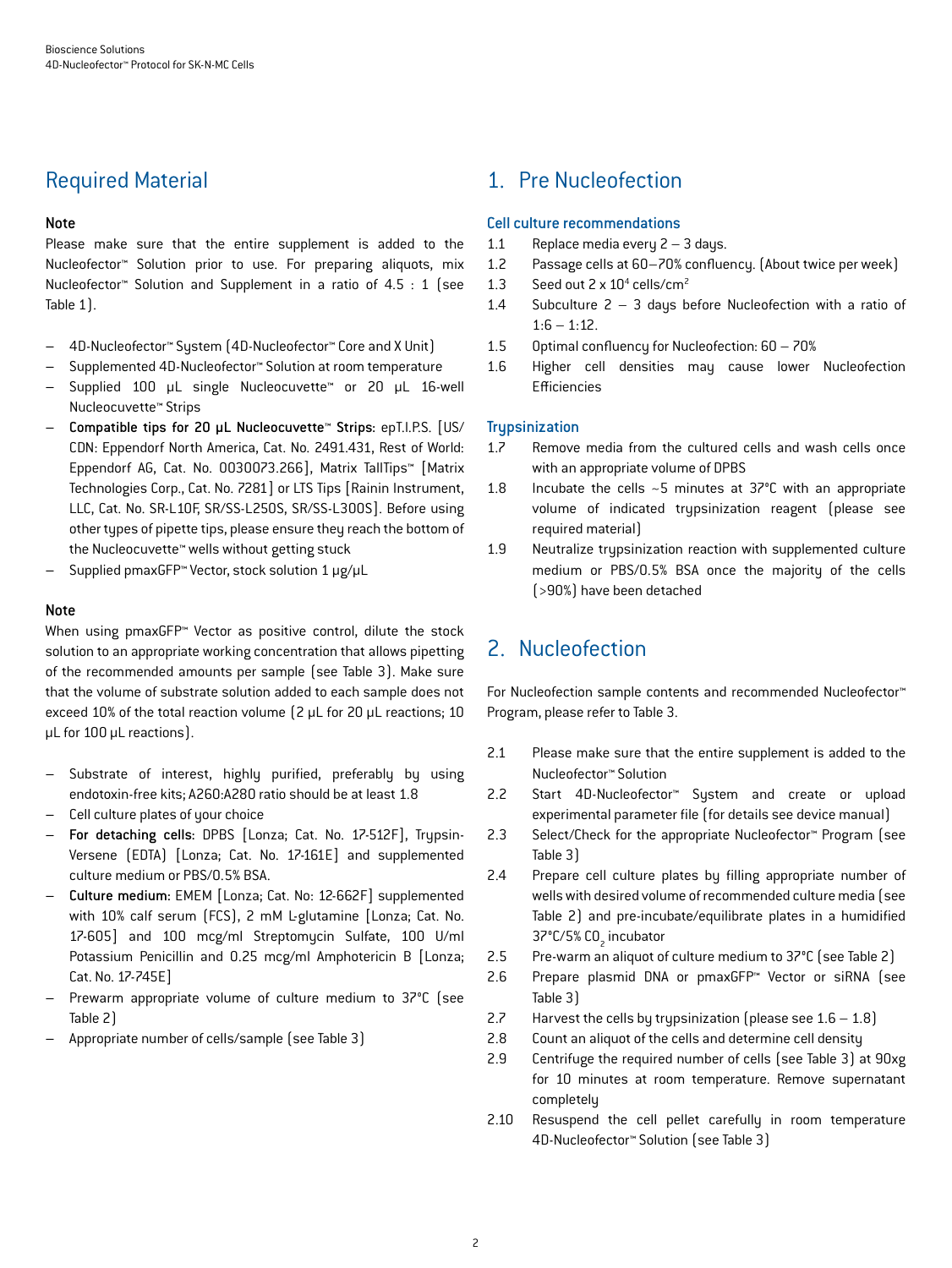- 2.11 Prepare mastermixes by dividing cell suspension according to number of substrates
- 2.12 Add required amount of substrates to each aliquot (max. 10% of final sample volume)
- 2.13 Transfer mastermixes into the Nucleocuvette™ Vessels

#### Note

As leaving cells in Nucleofector™ Solution for extended periods of time may lead to reduced transfection efficiency and viability it is important to work as quickly as possible. Avoid air bubbles while pipetting.

- 2.14 Gently tap the Nucleocuvette™ Vessels to make sure the sample covers the bottom of the cuvette
- 2.15 Place Nucleocuvette™ Vessel with closed lid into the retainer of the 4D-Nucleofector™ X Unit. Check for proper orientation of the Nucleocuvette™ Vessel
- 2.16 Start Nucleofection process by pressing "Start" on the display of the 4D-Nucleofector™ Core Unit (for details, please refer to the device manual)
- 2.17 After run completion, carefully remove the Nucleocuvette™ Vessel from the retainer
- 2.18 Resuspend cells with pre-warmed medium (for recommended volumes see Table 2). Mix cells by gently pipetting up and down two to three times. When working with the 100 μL Nucleocuvette™ use the supplied pipettes and avoid repeated aspiration of the sample
- 2.19 Plate desired amount of cells in culture system of your choice (for recommended volumes see Table 2).

## 3. Post Nucleofection

3.1 Incubate the cells in humidified  $37^{\circ}$ C/5% CO<sub>2</sub> incubator until analysis. Gene expression or down regulation, respectively, is often detectable after only  $4 - 8$  hours

#### Table 1: Volumes required for a single reaction

|                                  | 100 µL Single Nucleocuvette™ | 20 µL Nucleocuvette™ Strip |
|----------------------------------|------------------------------|----------------------------|
| Volume of Nucleofector™ Solution | 82 µL                        | 16.4 uL                    |
| <b>Volume of Supplement</b>      | 18 µL                        | $3.6$ uL                   |

#### Table 2: Required amounts of cells and media for Nucleofection

|                                               |                                    | 100 µL Single Nucleocuvette™            | 20 µL Nucleocuvette™ Strip |
|-----------------------------------------------|------------------------------------|-----------------------------------------|----------------------------|
| Culture plate format                          |                                    | 6-well plate                            | 96-well plate              |
| Culture medium                                | Pre-filled in plate                | $1000 \mu L$                            | 175 uL                     |
|                                               | Added to sample post Nucleofection | 400 uL                                  | 80 uL                      |
| Volume of sample transferred to culture plate |                                    | complete sample (use supplied pipettes) | 25 uL                      |
| Final culture volume                          |                                    | 1500 µL                                 | $200 \mu L$                |

#### Table 3: Contents of one Nucleofection sample and recommended program

|                                |                                         | 100 µL Single Nucleocuvette™                                                         | 20 µL Nucleocuvette™ Strip                                                             |
|--------------------------------|-----------------------------------------|--------------------------------------------------------------------------------------|----------------------------------------------------------------------------------------|
| Cells                          |                                         | $1 \times 10^6$<br>[Lower or higher cell numbers may influence transfection results] | $2 \times 10^{5}$<br>[Lower or higher cell numbers may influence transfection results] |
| Substrate*                     | pmaxGFP™ Vector                         | $2 \mu g$                                                                            | $0.4 \mu g$                                                                            |
| or                             | plasmid DNA (in H <sub>2</sub> O or TE) | $1 - 5 \mu g$                                                                        | $0.2 - 1 \,\mu g$                                                                      |
| or                             | siRNA                                   | 10-100 nM siRNA (3-30 pmol/sample)                                                   | $10-100$ nM siRNA $(0.6-6$ pmol/sample)                                                |
| SF 4D-Nucleofector™ X Solution |                                         | $100 \mu L$                                                                          | $20 \mu L$                                                                             |
| Program                        |                                         | CM-130                                                                               | CM-130                                                                                 |

\* Volume of substrate should comprise maximum 10% of total reaction volume